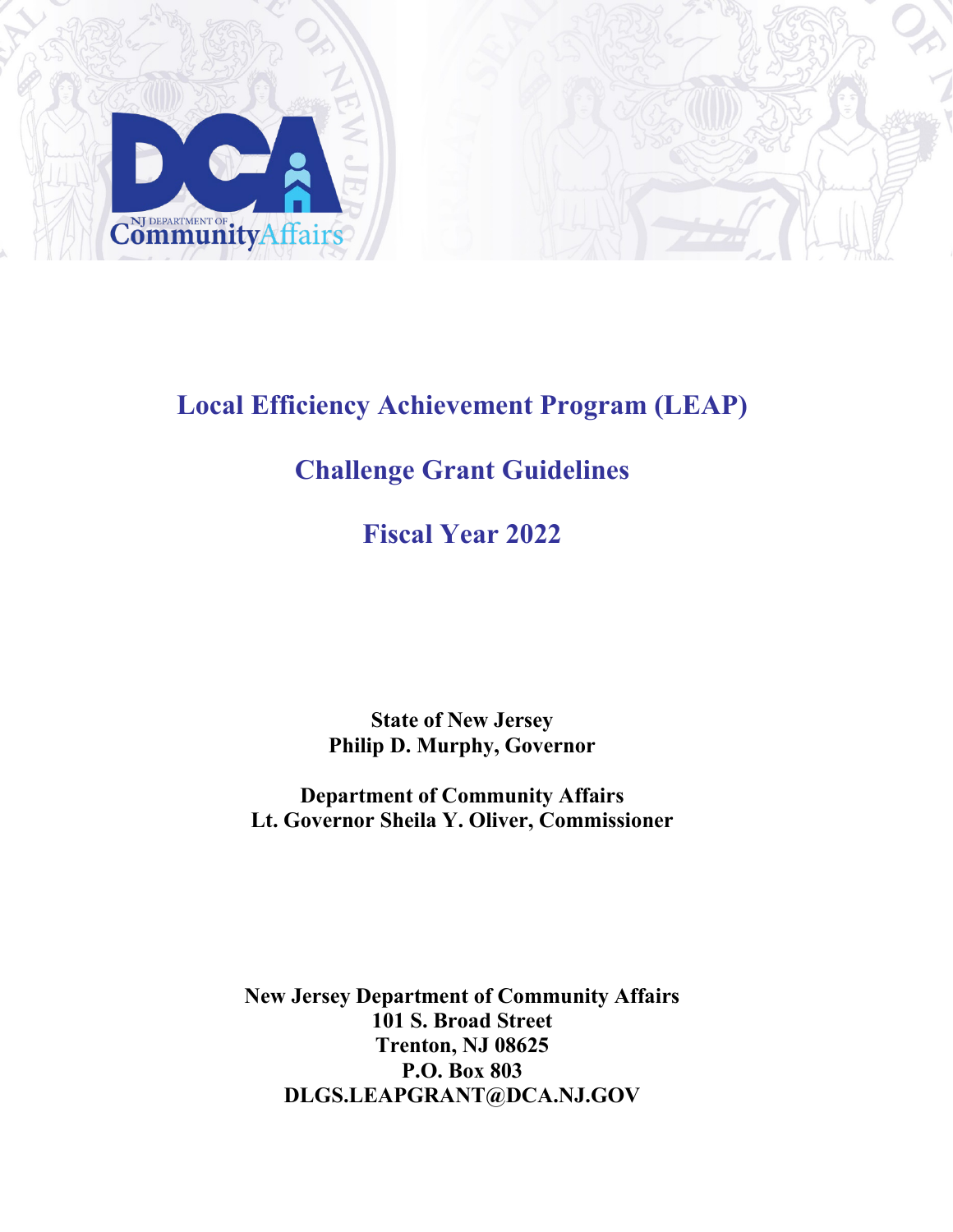# **PROGRAM OVERVIEW**

The Department of Community Affairs (DCA) is dedicated to helping local governments improve the quality of life in every one of the state's 565 municipalities. Through a variety of programs, DCA's Division of Local Government Services (DLGS) works with counties and municipalities to streamline government operations and reduce costs and property taxes.

In 2018, Governor Phil Murphy launched the Shared Services Program with the appointment of two "Czars," former mayors Nicolas Platt and Jordan Glatt, to promote shared services throughout the State.

In 2019, DLGS established the Local Assistance Bureau (LAB) to provide direct support to local government entities in a variety of ways. This includes a key collaboration with the Czars and local governments to identify and implement shared services opportunities across the state.

The Local Efficiency Achievement Program (LEAP) is a natural extension of this mission.

Sharing services offers numerous benefits for participating communities. It reduces costs, delivers municipal services in a more efficient manner and increased value for each dollar spent while ensuring local units remain responsible stewards of the public trust.

The LEAP affords an unprecedented opportunity to incentivize shared services implementation across New Jersey's local government entities, advancing the mission of the Shared Services Program. The LEAP facilitates exploring and establishing shared services. The LEAP provides counties, municipalities, school districts, authorities, and fire districts assistance for the study or implementation of promising shared services projects undertaken pursuant to the Uniform Shared Service and Consolidation Act. The program is available to all New Jersey local government entities.

The LEAP is comprised of three primary components: Challenge Grants, Implementation Grants, and County Coordinator Fellowship Grants.

DLGS is responsible for administering the LEAP. Eligible entities are invited to apply for grant funds under each of the LEAP Grants. All information needed to apply is contained in these guidelines and the application package.

The LEAP Challenge Grant allocates funds to the most compelling projects in potentially each of New Jersey's twenty-one counties, affording municipalities, authorities, and counties the opportunity to compete for grant funding to support efficiency-generating shared services. This grant program is designed to promote innovation among peer communities and counties across New Jersey, and challenge municipalities and counties to collaborate on more extensive partnerships that produce shared services of greater significance than is customary. LEAP Challenge Grants provide reimbursement for qualifying expenses incurred in the development of approved programs and services authorized under the Uniform Shared Services and Consolidation Act (N.J.S.A. 40A:65-1 et seq.). Shared service programs and activities authorized by other statutes are not eligible for LEAP assistance.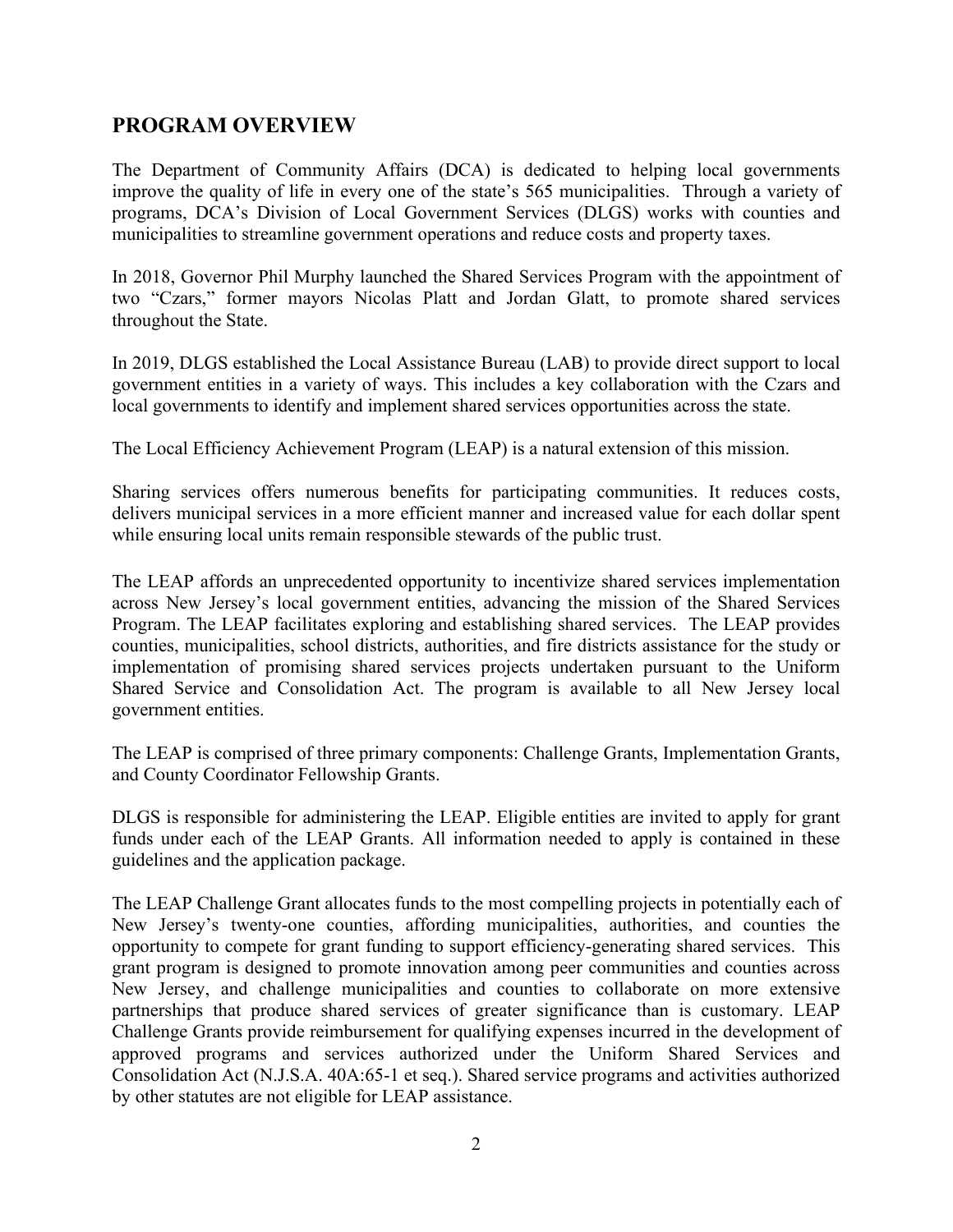The guidelines and funding levels will be reviewed annually and are subject to change with each funding cycle. Additionally, DCA reserves the right, in its sole discretion, to adjust the amount awarded under the LEAP Challenge Grant by the amount of unexpended funds available in other LEAP Grants or transfer unexpended Challenge Grant funds to other LEAP Grants.

# **ELIGIBLE APPLICANTS**

New Jersey counties, municipalities, school districts, authorities, and fire districts are eligible to receive LEAP Implementation Grant funding.

Funding for the LEAP Challenge Grant originates from \$10 million appropriated through the state budget at P.L. 2019 c. 150 for Shared Services and School District Consolidation Study and Implementation Grants from the Property Tax Relief Fund.

Local government entities are invited to compete for a share of \$150,000 in available funds per county, a statewide total of \$3.15 million.

# **ELIGIBLE PROJECT CRITERIA**

Each project must meet the following criteria:

- 1. Advance efficiency in the provision of services.
- 2. Improve operational effectiveness.
- 3. Involve at least two (2) local government entities.
- 4. Reflect a documented commitment in the form of a certified governing body resolution (see resolution samples in application) from all participating local government entities to pursue the identified project or activity.
- 5. Strive to develop or be the first to use or apply a new method, area of knowledge or activity.
- 6. Present a proposal that has the potential to scale or to be replicated if the concept bears out upon study and implementation.

#### **Ineligible Projects:**

Programs or projects authorized under any statute other than the Uniform Shared Services and Consolidation Act, including joint insurance programs and cooperative purchasing programs, are ineligible.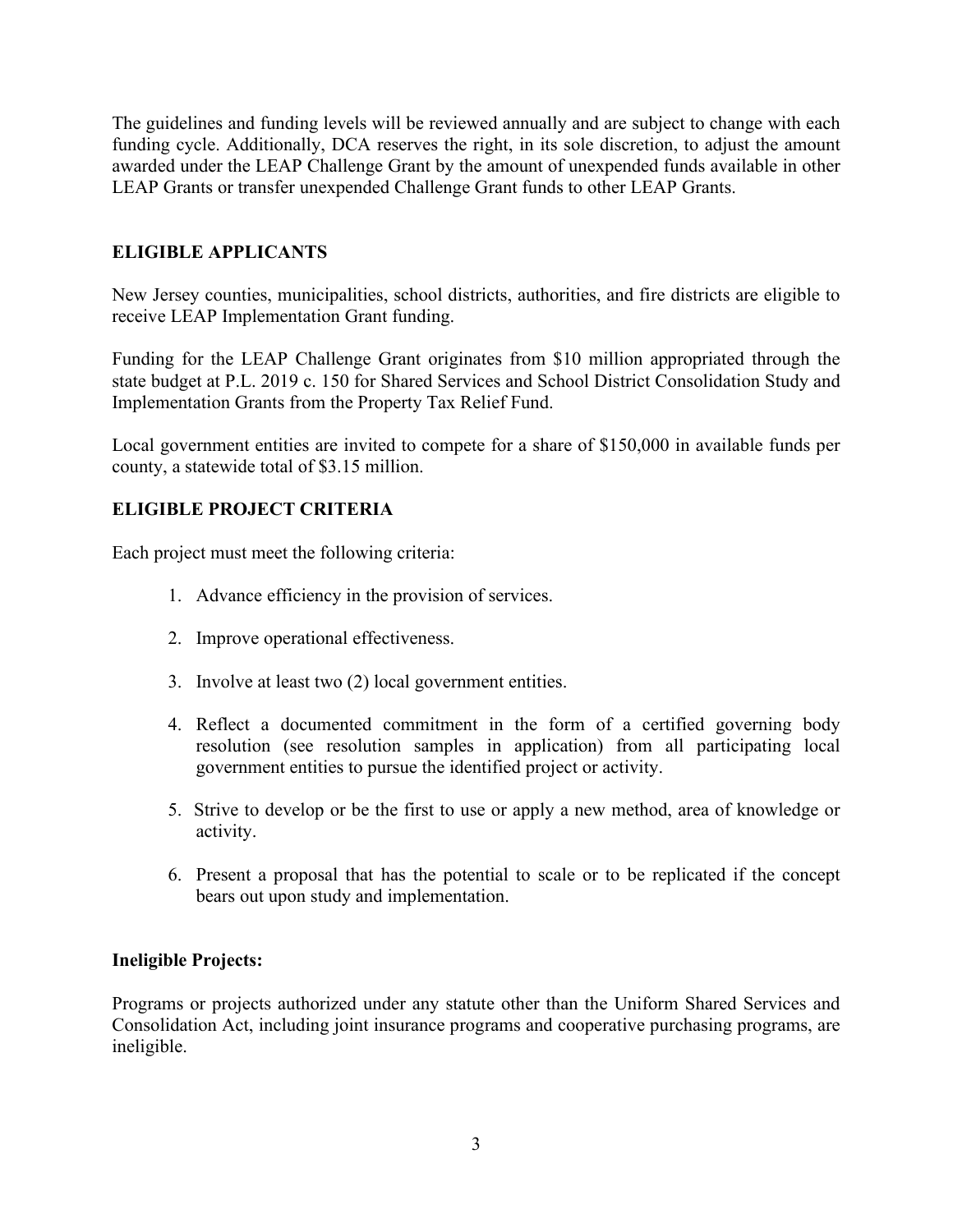## **FUNDING AVAILABLE**

Funding in the amount of \$150,000 is available within each New Jersey County. Up to three (3) grants per county may be awarded.

# **ELIGIBLE ACTIVITIES**

LEAP Challenge Grant funds can be used to support a variety of costs related to investigating, developing, and pioneering a new shared service project initiative. Eligible activities may include but are not limited to:

- Enhancing existing regionalization of services.
- Identifying and eliminating duplication and other redundancy of services through greater technical and capital alignment.
- Facilitating integration of resource deployment.
- Building community engagement and consensus around the joint provision of services.
- Sharing best practices and innovations with other communities.

#### **Ineligible Activities:**

- Salaries, wages, and ongoing operating costs are not generally eligible. This includes fringe benefits, rent, utilities, telephone maintenance or general administrative costs.
- Early Retirement Incentive (ERI) programs.
- Any expenses not fully justified that DLGS may deem ineligible.
- Expenses related to alcohol, out-of-state or out-of-country travel, prizes and awards, honoraria, lobbying expenses, fundraising events/expenses, grant-writing costs, fines and penalties, taxes, deficit funding, and refreshments for meetings.

#### **Consultant Services:**

Local government entities intending to use a consultant to conduct a LEAP assisted feasibility study or to facilitate an implementation effort must adhere to the following conditions to qualify for reimbursement of part or all of the associated expense:

1. All consultant contracts must be awarded based on a formal Fair and Open Request for Proposal (RFP) process. Copies of the Request for Proposal, the submitted and selected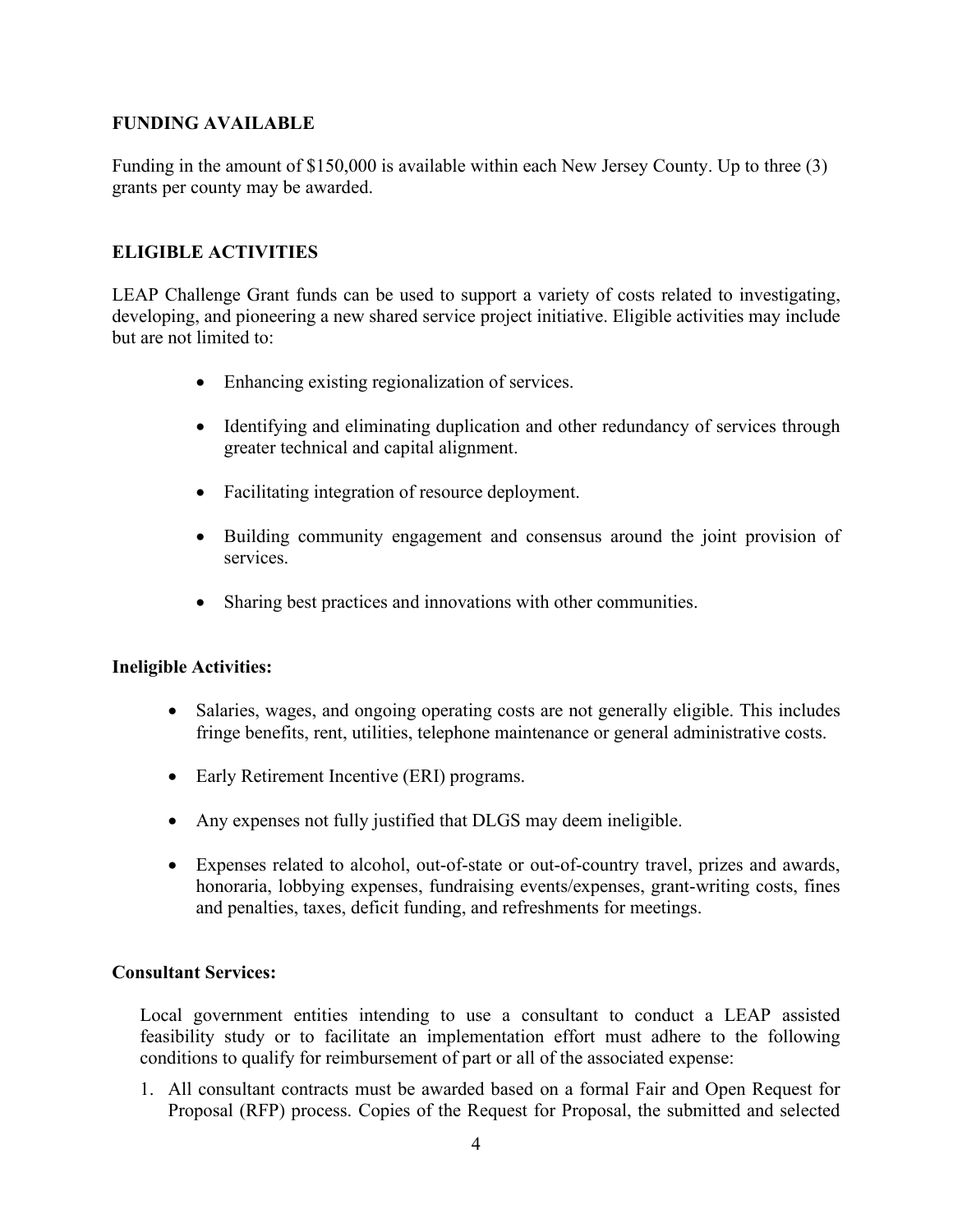proposal(s), and the applicant's analysis or other documentation that supports the selection must be submitted to the LEAP as part of the application or reimbursement process, as applicable.

- 2. All consultant proposals are to be on a time and materials basis, not a single all-inclusive fee, and must show the following:
	- A project timeline broken down into major component tasks and activities.
	- The anticipated time (hours or days) required to accomplish each component.
	- **Personnel staff level assigned to each component, the number of hours/days** estimated for that assignment and the rate to be charged.
	- Charges for support staff time must also identify the activity, the staff's hourly rate and estimate of hours required for task completion.
	- Out-of-pocket reimbursement (mailing, delivery charges or other related thirdparty expenses).
	- The total estimated cost of the proposal.
	- Feasibility study work plans must include crucial decision points that will halt the project should it appear that the project is not feasible on a joint or shared basis. The grantee must consult with the LEAP before authorizing any further activity.
- 3. Travel expenses are not eligible for LEAP reimbursement. This includes all mileage, tolls, parking, meals or other travel related charges.
- 4. Staff "down time" while traveling between the work site and consultant's home or primary office location is not reimbursable by the LEAP.
- 5. If a grant is awarded to the local government entity, the selected consultant must prepare a detailed work plan of the tasks and activities for each project component, including the personnel assignments and the estimated time anticipated for completion of each task. This work plan must be submitted to the LEAP. The LEAP reserves the right to request additional documentation, information, or other materials necessary to its evaluation of the proposed work plan.
- 6. There are specific requirements related to submitted reimbursement requests for consultant services. See Below.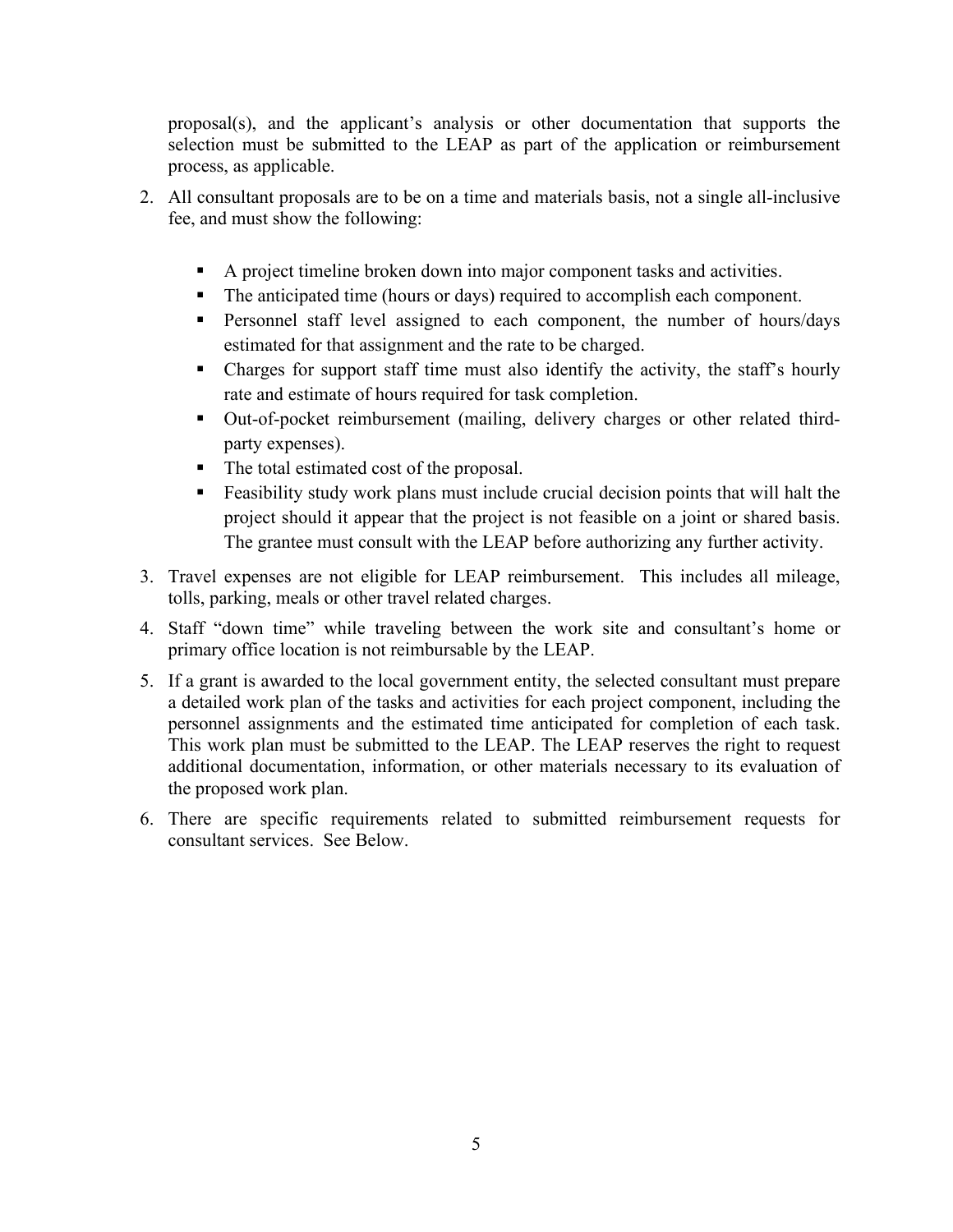# **Consultant Related Reporting:**

LEAP Grant reimbursement of payments for contracts with third party consultants must adhere to the following requirements:

- 1. Reimbursement of consultant service contracts shall be on a time and materials basis that details the grant related activity performed and time required for the activity or allowable expenses related to grant purposes. Grant awards shall be considered the maximum amount of LEAP assistance; the value of any time or other costs above the maximum grant amount approved by the LEAP shall not be reimbursable through the LEAP.
- 2. Invoices from the consultant must include the name and hourly rate of each individual whose time is billed, the date and number of hours worked, the project activity or task associated with the chargeable hours, and the amount due for the services rendered.
- 3. A separate line item or charge is required for each project activity or task being billed.
- 4. Copies of executed purchase orders, final invoices, and proof of payment checks (front and back) must accompany the LEAP Financial Status Report (FSR). The FSR must bear the signature of the local government entity's Chief Financial Officer and Certification number.
- 5. A copy of the consultant's feasibility study final report and recommendation must be submitted as part of the documentation for a final reimbursement payment, as applicable.

# **APPLICATION PROCESS**

Each application submitted to DLGS shall: include a description of the intended use of grant funding for the approved shared services project; demonstrate the applicant's capacity to complete the proposed project and provide project management and oversight for all activities and fiscal operations; and list key personnel and/or outside consultants that will be managing the grant funds and/or proposed project.

Applications must be submitted jointly by all participating local government entities. Each partner to a proposal must submit a conforming resolution that memorializes the local government entity's commitment to completion of the proposed project. The resolutions and application must designate one entity the project lead.

The following forms must be submitted to complete a LEAP Challenge Grant application:

- a. Grant application.
- b. Certified governing body resolutions (see resolution samples in application) from all participating local government entities.
- c. Shared service project narrative, including statement of need.
- d. Detailed explanation of use for funds, including efficiency estimate and cost savings summary.
- e. Detailed work plan for the project, including staffing commitments and timelines.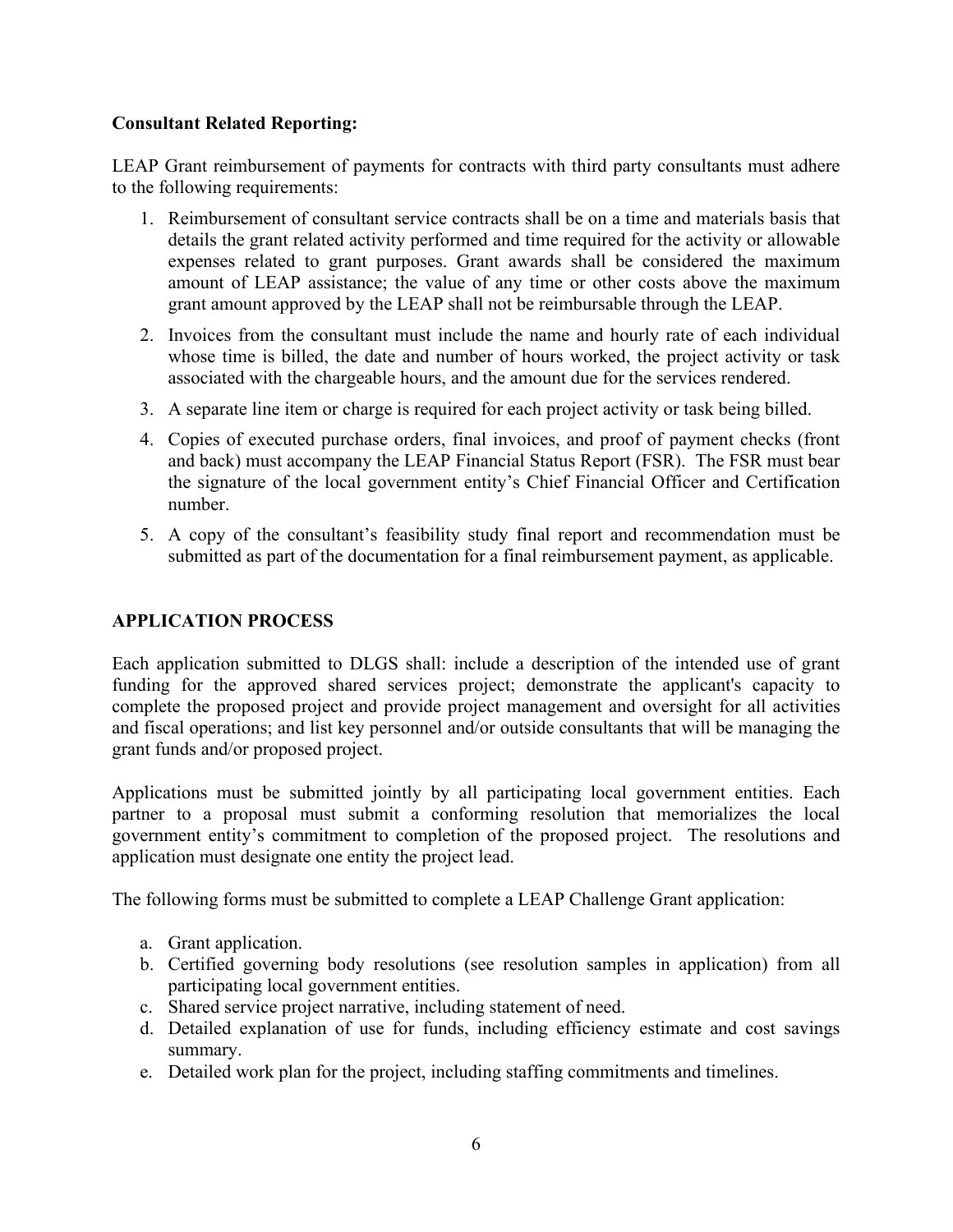Applicants are to submit their application and supporting documentation in one (1) PDF document file format via electronic mail to:  $dlgs.length(\omega)dcani.gov$ . Should application document be too large to send in one email, send additional emails with application documentation including naming conventions with the following suffixes: File 1\_of\_3, File 2 of 3, File 3 of 3, etc., as an example.

#### **SUBMISSION DEADLINE**

**DLGS must be in receipt of one electronic copy of the completed application and required supporting documentation by 5:00 p.m. EST on January 15, 2022 in order for the applicant(s) to be eligible for grant funding. The date of email submission shall constitute the date filed.** 

Incomplete applications will not be considered for funding. Applications not submitted on or before 5:00 p.m. EST on January 15, 2022, will be rejected.

# **GRANT REVIEW AND SELECTION PROCESS**

DLGS will evaluate all applications. Grant applications will be ranked by scope of impact, breadth of collaboration, and efficiencies generated. DLGS will review grant applications and notify applicants of grant awards on or about January 31, 2022.

Grant application decisions are final and not subject to appeal.

# **APPLICATION SCORING CRITERIA**

Applications will be scored based on the following criteria, on a scale of 100 points:

- 1. Degree of Innovation (25).
	- a. Incremental.
	- b. Breakthrough.
	- c. Transformational.
- 2. Scale/Replication Potential (15).
	- a. Applicable between different local unit types.
	- b. Applicable across regions.
	- c. Can expand to other participants.
- 3. Direct Financial and Administrative Advantages (20).
	- a. Need for project.
	- b. Taxpayer impact.
	- c. Performance measurement.
	- d. Efficiencies to be generated.
	- e. Sustainability and source of proposed funding mechanism.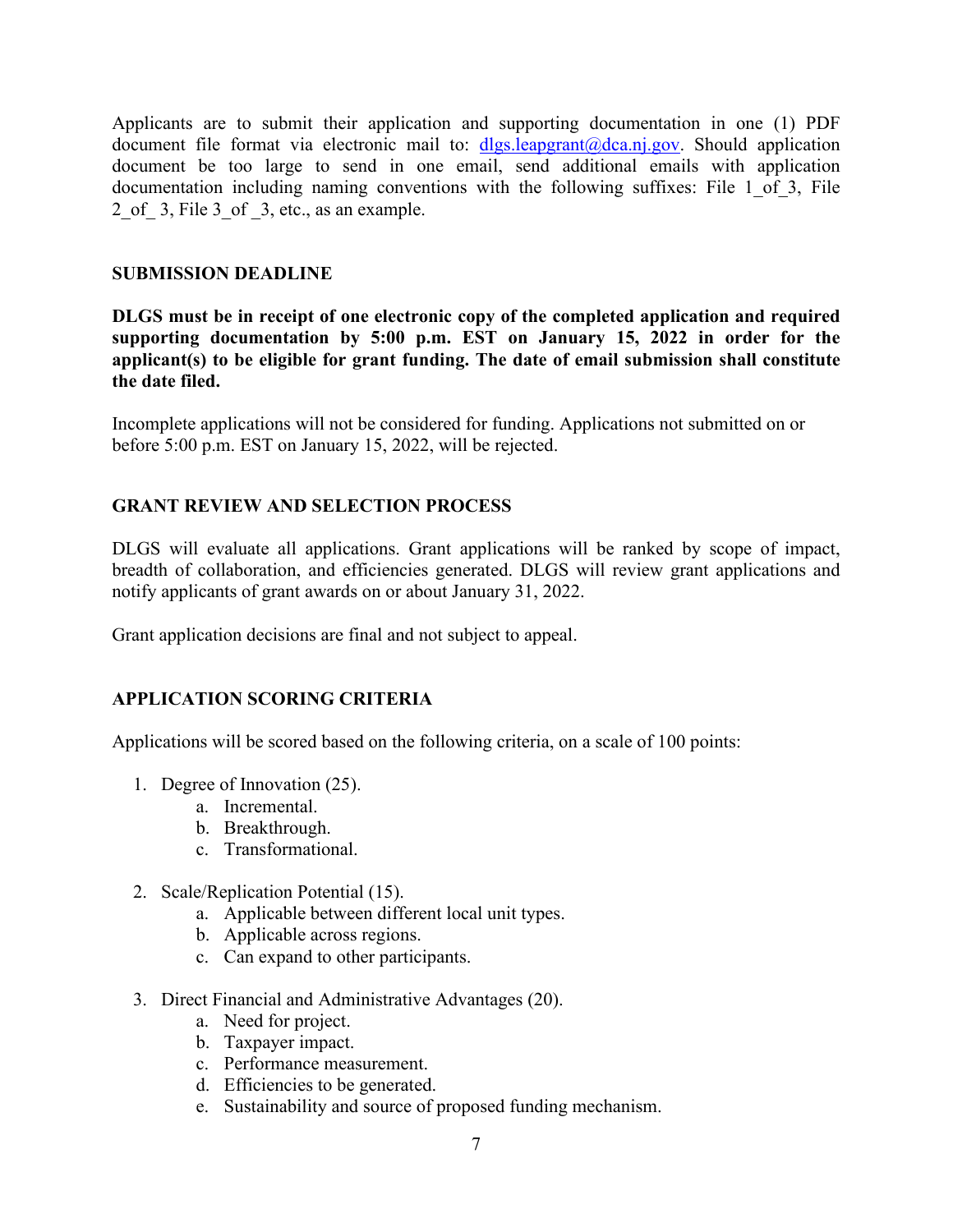- 4. Quality and Feasibility of Work Plan (20).
	- a. Quality.
	- b. Feasibility.
	- c. Expense Eligibility.
- 5. Full Participation and Support of Participants (20).
	- a. Documented commitment by all participants.
	- b. In-kind staff resources.
	- c. Matching local government entity funding.
	- d. Community engagement strategy.
	- e. Participant readiness.

Applications for LEAP funding must be consistent with the policies and priorities of any relevant State agency which has jurisdiction or supervisory responsibility over the service or function (e.g. Administrative Office of the Courts, 911 Commission, Department of Environmental Protection, Department of Education). Applications for LEAP Grants may be reviewed in part by, and are subject to the comments of, such agencies.

## **GRANT FUNDING PROCESS**

All awards are subject to the availability of funds.

Upon completion of grant review and selection, DLGS will enter into an agreement with applicants approved for funding. Following execution of the agreement, the grantee can seek reimbursement costs, as appropriate within the category of grant awarded, provided that all award conditions have been satisfied.

Grantees shall maintain and retain accounting and other grant-related records and information for the duration of the project funded by the grant, as required by applicable state and local laws and regulations, for no less than two (2) calendar years.

Such records shall be subject to examination, audit and inspection by DLGS and/or any other federal, state, or local agency that has jurisdictional authority.

DLGS reserves the right to rescind or reclaim funds, withhold future grant funding and/or disqualify a grantee from participating in future grant awards if any condition of the grant program is unmet, including if grant funds received by the grantee are not properly accounted for, or if the grantee fails to meet reporting or certification requirements.

Following execution of the agreement, the grantee is permitted to move funds between authorized categories within these guidelines for eligible items without requesting prior approval from the Division.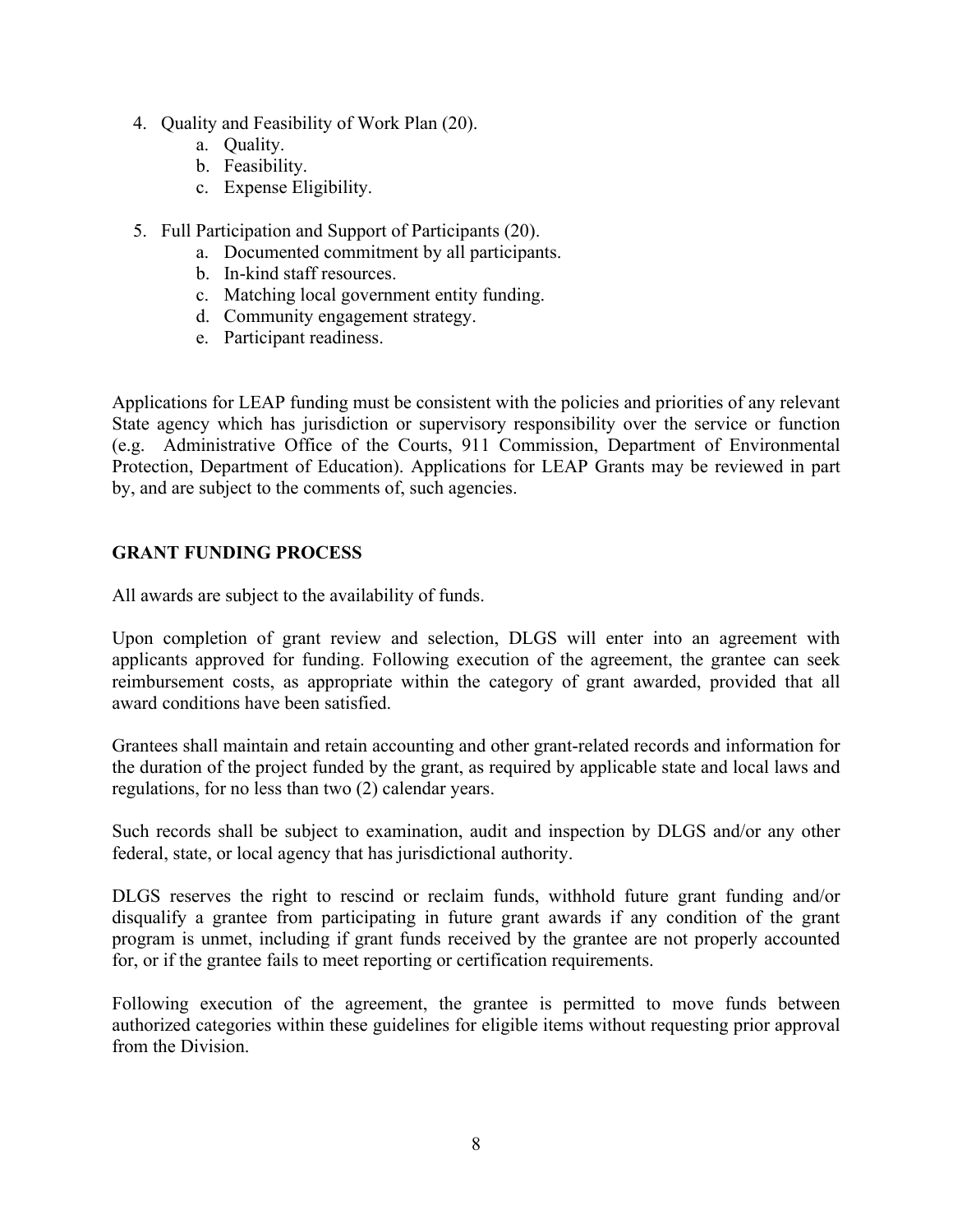#### **QUARTERLY REPORTING**

Grantees shall provide the DLGS with Project Progress Reports (quarterly), reporting on the activities and progress of the new shared service project initiative. Project Progress Reports are due on the following dates:

Grant Agreement Period ending March 31st – Report due April 15th Grant Agreement Period ending June 30th – Report due July 15th Grant Agreement Period ending September 30th – Report due October 15th Grant Agreement Period ending December 31st – Report due January 15th

## **REIMBURSEMENT PROCESS**

LEAP Challenge Grants are reimbursement-based. There will be no advance payment or drawdown of grant funds. Eligible costs are reimbursed to the grantee upon submission of evidence of payment by the grantee and for expenses incurred on and/or after July 1, 2021 and through the grant award period.

Requests for payment must be made by submitting a Financial Status Report (FSR) along with copies of fully executed purchase orders, final invoices, and cancelled checks (front and back) documenting the expenditure of funds for which reimbursement is sought.

Reimbursement Payment Request format includes: executed FSR form, followed by individual scope of work deliverable(s) and task(s), each with a detailed list of associated expenses, each immediately followed by proof of payment, in order as was listed: resolution award and contract (where applicable), and for each expense, in order as follows: copy of executed purchase order, final invoice and canceled check (front and back), in one (1) PDF document file. Should FSR documentation be too large to submit in one (1) PDF document file, separate into multiple documents, each beginning with a scope of work deliverable, where able, and submit FSR documents with naming conventions that include the following suffixes: File 1 of 3, File 2 of 3, File 3\_of \_3, etc., as an example.

For additional third-party consultant reimbursement documentation requirements, please refer to the Consultant Related Reporting instructions.

Requests for reimbursement can be submitted at any time but must be not less than once every three (3) months.

Funding for reimbursement requests received more than two (2) months after the close of the fiscal year during which the costs were incurred cannot be guaranteed.

Payment will be made via electronic transfer of funds to the account and financial institution identified by the grantee.